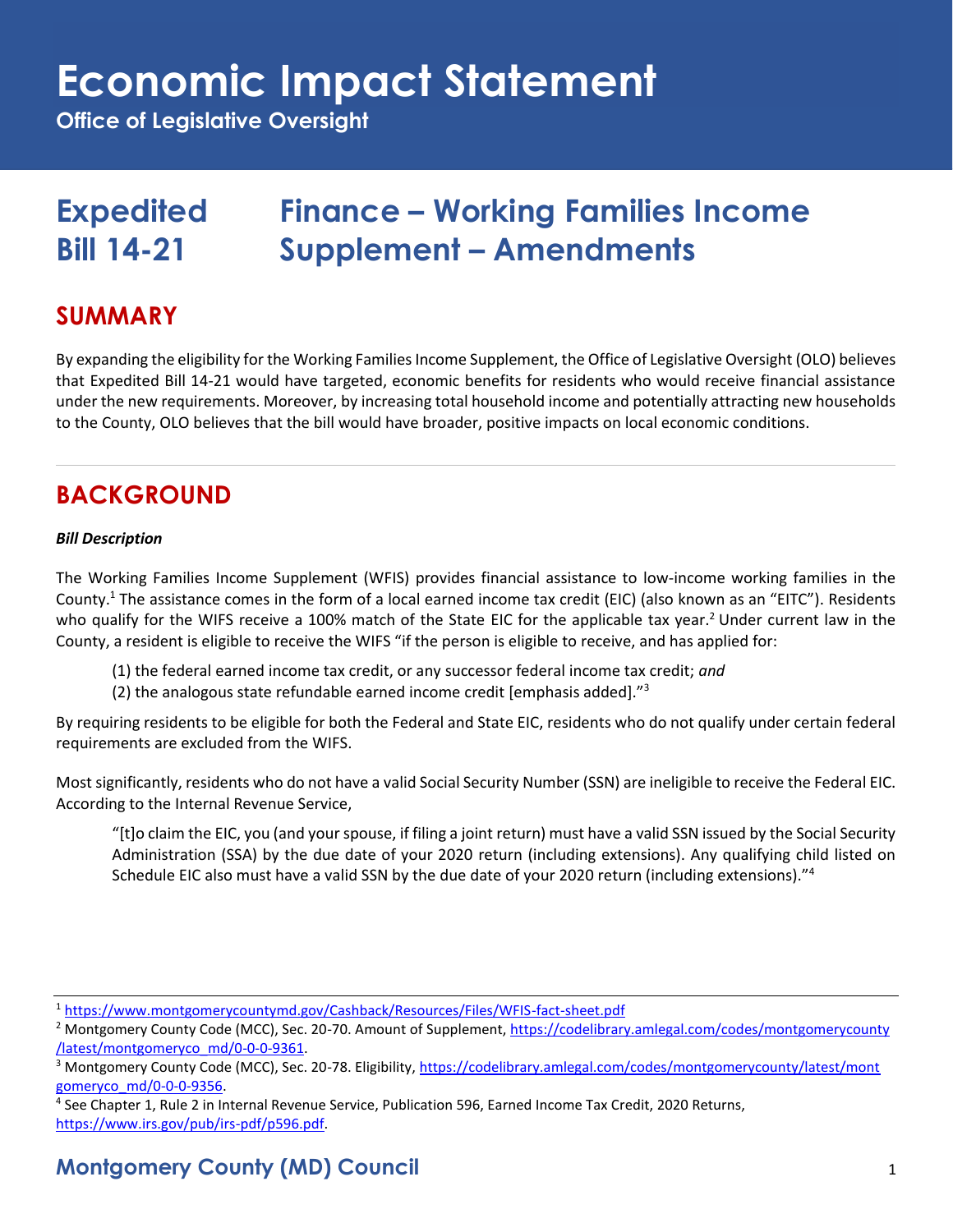**Office of Legislative Oversight**

This federal requirement prevents County residents who hold an Individual Taxpayer Identification Number (ITIN) from qualifying for the WIFS.<sup>5</sup> As defined by the Internal Revenue Service (IRS), an ITIN "is a tax processing number only available for certain nonresident and resident aliens, their spouses, and dependents who cannot get a Social Security Number."<sup>6</sup>

With the enactment of Senate Bill 218, Child Tax Credit and Expansion of the Earned Income Credit, the Maryland General Assembly altered the requirements for the state EIC.<sup>7</sup> Residents of the state using an ITIN in lieu of an SSN may now be eligible for the state EIC. The Act applies to tax years 2020 through 2022.

If enacted, Expedited Bill 14-21 would expand the WFIS by making the eligibility requirements for the low-income assistance consistent with State law. In doing so, ITIN holders in the County who now qualify for the State EIC would be eligible to claim the County's local income tax credit. $8$  Consistent with the timeframe of State law, the changes to the WFIS eligibility requirements would apply to tax years 2020 through 2022.

#### *Impacted Residents*

Expedited Bill 14-21 would primarily impact households in the County that have one or more ITIN holders. In its fiscal impact statement, the Office of Management and Budget (OMB) estimates that 16,626 ITIN holders in the County could have been eligible for the EIC under the requirements set in the bill in tax year 2019. Assuming an average County match of \$907, OMB projects that the WFIS would return an annual total of \$15,079,782 to County households with ITIN holders because of enacting Expedited Bill 14-21. Over the course of the three taxable years in which the eligibility requirements would apply, the WFIS would return a total of \$45,239,346. OMB's projections are presented in **Table 1**.

| Table 1. Fiscal Impacts of Expedited Bill 14-21                                                                                                           |              |
|-----------------------------------------------------------------------------------------------------------------------------------------------------------|--------------|
| Number of ITIN Holders Eligible for EIC in 2019                                                                                                           | 16,262       |
| Average EIC Per Filer at 45% Federal Match                                                                                                                | \$907        |
| Projected Annual Total Return to County Households                                                                                                        | \$15,079,782 |
| 3-Year Projected Total Return to County Households                                                                                                        | \$45,239,346 |
| Data Source: Fiscal Impact Statement, Expedited Bill 14-21, Finance - Working Families<br>Income Supplement - Amendments, Office of Management and Budget |              |

#### **Table 1. Fiscal Impacts of Expedited Bill 14-21**

<sup>5</sup> Montgomery County Council, Expedited Bill 14-21, Finance – Working Families Income Supplement – Amendments, Introduced on April 20, 2021. See Introduction Staff Report, [https://apps.montgomerycountymd.gov/ccllims/DownloadFilePage?FileName=2705\\_1](https://apps.montgomerycountymd.gov/ccllims/DownloadFilePage?FileName=2705_1_14346_Bill_14-2021_Introduction_20210420.pdf)

[\\_14346\\_Bill\\_14-2021\\_Introduction\\_20210420.pdf.](https://apps.montgomerycountymd.gov/ccllims/DownloadFilePage?FileName=2705_1_14346_Bill_14-2021_Introduction_20210420.pdf) 

<sup>6</sup> <https://www.irs.gov/individuals/international-taxpayers/taxpayer-identification-numbers-tin>

 $7$  For more information on the bill, see the following link:

[https://mgaleg.maryland.gov/mgawebsite/Legislation/Details/SB0218?ys=2021RS.](https://mgaleg.maryland.gov/mgawebsite/Legislation/Details/SB0218?ys=2021RS) 

<sup>8</sup> Montgomery County Council, Expedited Bill 14-21.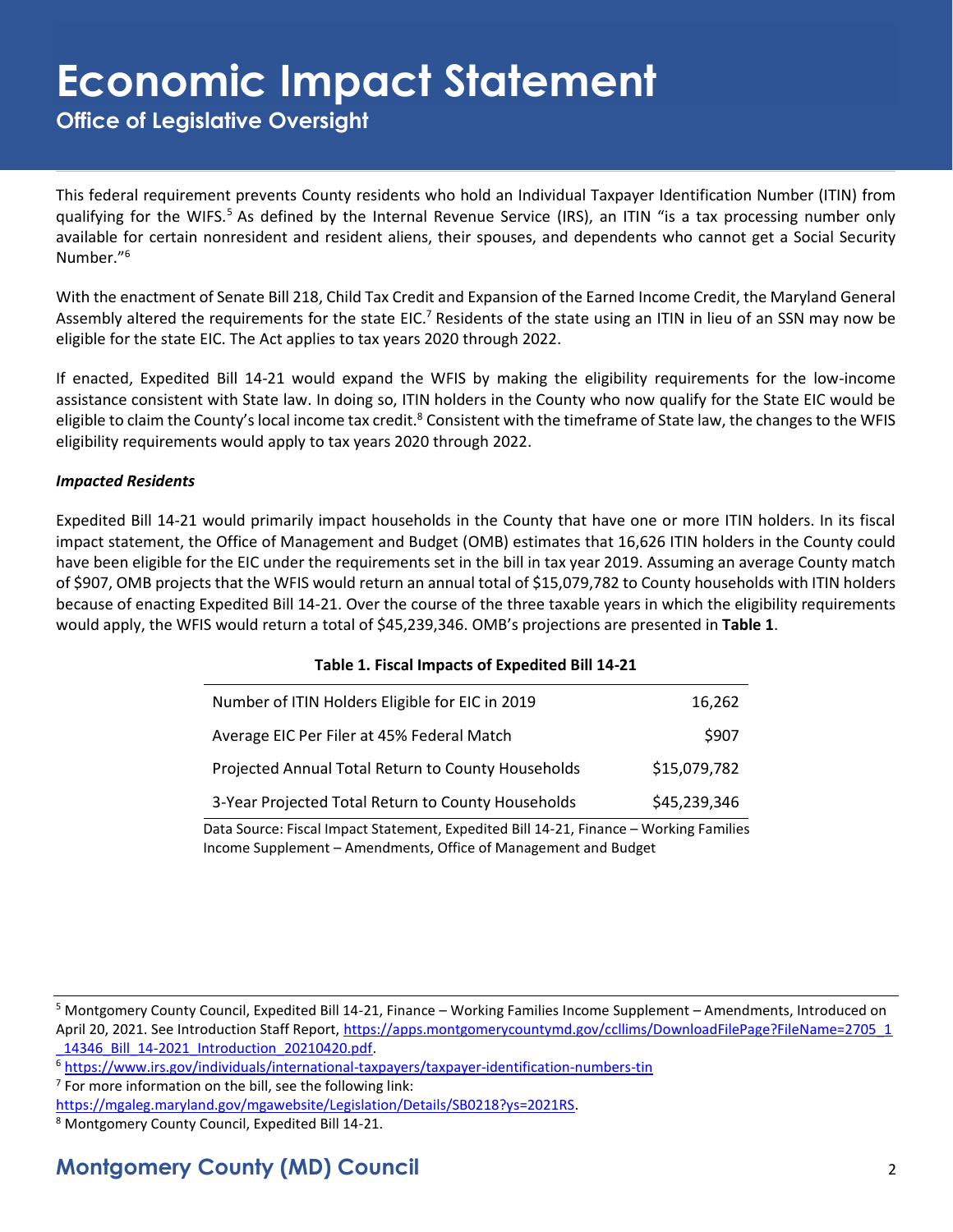**Office of Legislative Oversight**

The approximately 21,000 residents who would be impacted by Expedited Bill 14-21 would fall within specific "earned income" levels. The IRS defines "earned income" as

"wages, salaries, tips, other taxable employee pay, and net earnings from self-employment. Employee pay is earned income only if it is taxable. Nontaxable employee pay, such as certain dependent care benefits and adoption benefits, isn't earned income."

The State conforms to the federal eligibility requirements. <sup>9</sup> As shown in **Table 2**, individuals earning less than \$57,000 per year may be eligible to receive the State EIC, with a 100% match from the County.

| <b>Earned Income</b> |                               | # of Qualifying |  |
|----------------------|-------------------------------|-----------------|--|
| <b>Individual</b>    | <b>Married Filing Jointly</b> | Children        |  |
| \$50,954             | \$56,844                      | 3 or more       |  |
| \$47,400             | \$53,330                      | $\mathfrak{p}$  |  |
| \$41,756             | \$47,646                      | 1               |  |
| \$15,820             | \$21,710                      | 0               |  |

#### **Table 2. Earned Income Qualifications for EIC**

Data Source: Rule 15 – Earned Income Limits, Internal Revenue Service, Publication 596, Earned Income Tax Credit, 2020 Returns<sup>10</sup>

Data from the 2019 American Community Survey indicates the occupational composition of County residents who would be impacted by Expedited Bill 14-21. **Figure 1** presents the occupations of foreign-born noncitizen County residents with a household income less than \$57,000 per year in 2019. In this year, there were a total of 31,804 residents who fall within this category. (Note: Not all foreign-born noncitizen residents below this income threshold would be eligible to receive the EIC due to the number of qualifying children and other eligibility requirements.) As shown in **Figure 1**, these residents were most heavily concentrated in the following occupations:

- construction and extraction (18%),
- food service and food preparation (13%),
- transportation and material moving (11%),
- sales and related (11%), and
- building and grounds cleaning maintenance (11%).

**Figure 2** compares the concentration of foreign-born noncitizen residents with household incomes below \$57,000 in these occupations relative to all County residents. As indicated in **Figure 2**, the former were more heavily concentrated in these occupations.

9 Fiscal and Policy Note, Senate Bill 218, Income Tax – Child Tax Credit and Expansion of the Earned Income Tax, [https://mgaleg.maryland.gov/2021RS/fnotes/bil\\_0008/sb0218.pdf.](https://mgaleg.maryland.gov/2021RS/fnotes/bil_0008/sb0218.pdf)

<sup>&</sup>lt;sup>10</sup> See link:[, https://www.irs.gov/pub/irs-pdf/p596.pdf.](https://www.irs.gov/pub/irs-pdf/p596.pdf)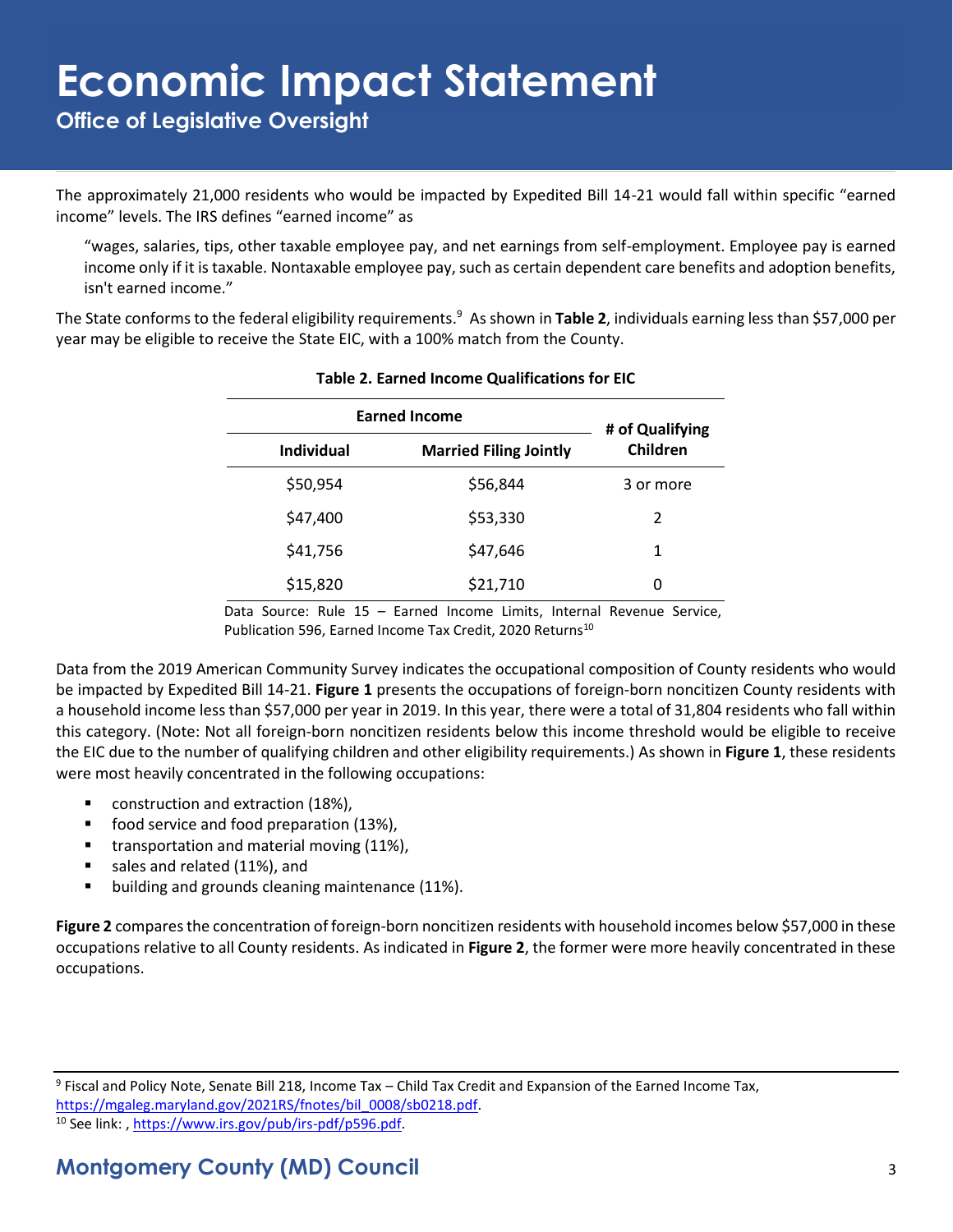**Office of Legislative Oversight**

Moreover, **Table 3** presents the median wages for workers in these occupations in 2020 and compares them to the median wage for all occupations within the Montgomery County workforce region. For all five occupations, the median wage is significantly below the all occupations wage.

#### **Figure 1. Occupations of Foreign-Born Noncitizen County Residents with Household Income Less Than \$57k (2019)**

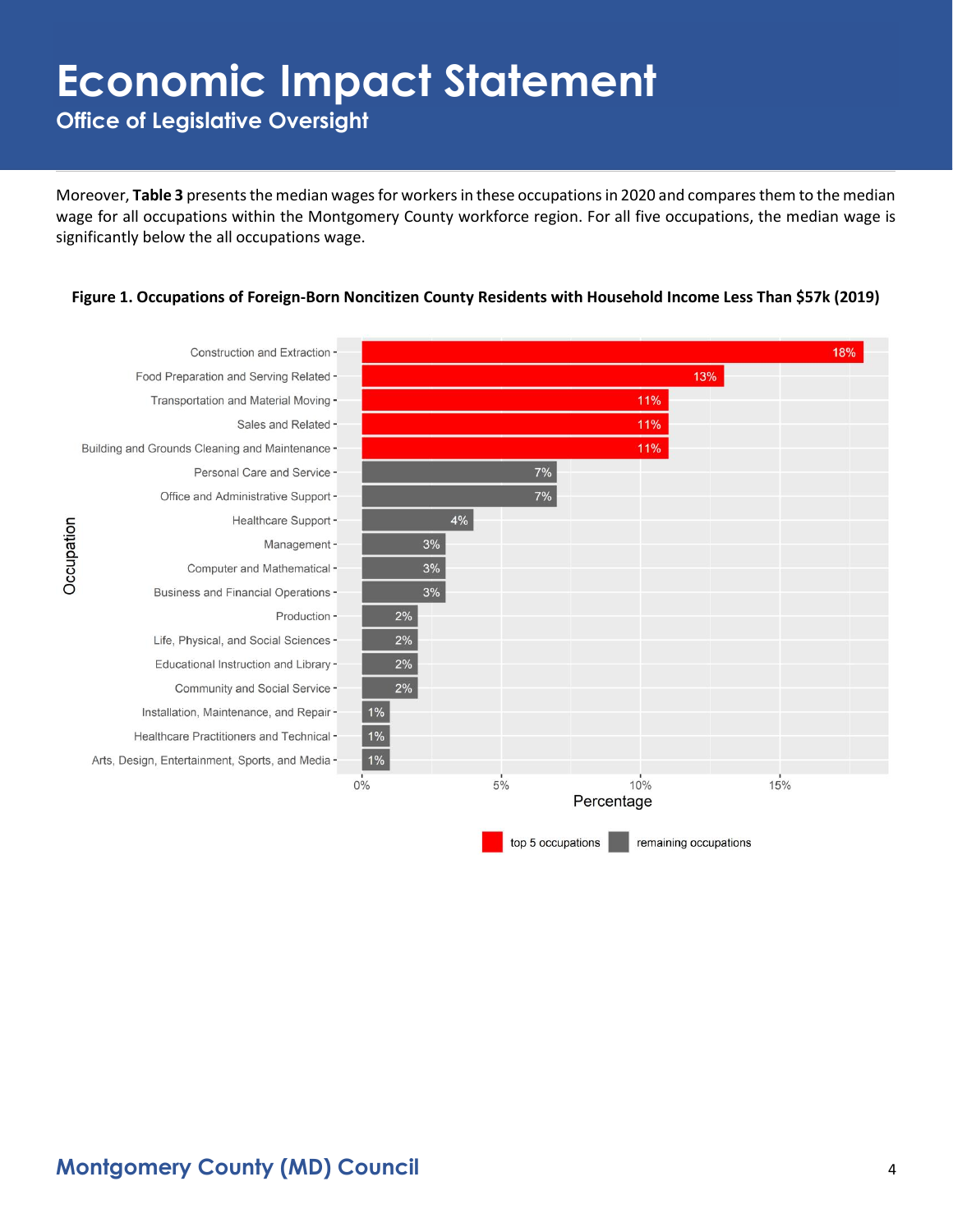**Office of Legislative Oversight**

#### **Figure 2. Top 5 Occupations of Foreign-Born Noncitizen Residents with Household Income Less Than \$57k (2019)**

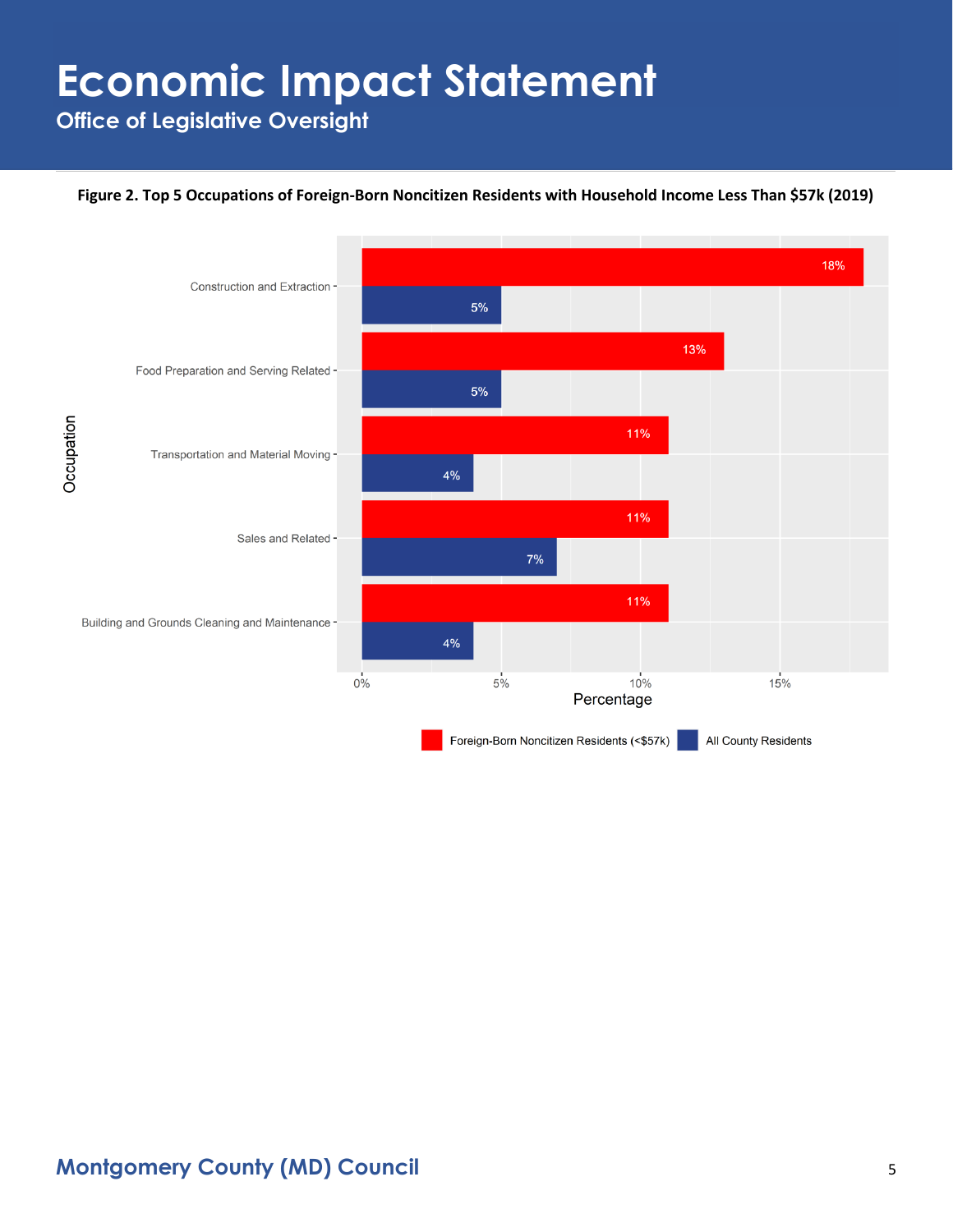**Office of Legislative Oversight**

**Table 3. Difference Between Median Wage of All Occupations and Top 5 Occupations of Foreign-Born Noncitizen Residents with Household Income Less Than \$57k (2020)**

|                                                                |                                     |                              |                                    | <b>Difference Between Occupation</b><br>and All Occupations Median<br><b>Wage</b> |  |
|----------------------------------------------------------------|-------------------------------------|------------------------------|------------------------------------|-----------------------------------------------------------------------------------|--|
| <b>Occupation</b>                                              | <b>Median Wage</b><br><b>Hourly</b> | <b>Median Wage</b><br>Annual | <b>Hourly</b><br><b>Difference</b> | Annual<br><b>Difference</b>                                                       |  |
| <b>Construction and Extraction</b>                             | \$23.70                             | \$49,286.00                  | $-54.97$                           | $-$10,339.00$                                                                     |  |
| Food Preparation and<br>Serving Related                        | \$13.47                             | \$28,025.00                  | $-515.20$                          | $-531,600.00$                                                                     |  |
| <b>Transportation and Material</b><br>moving                   | \$15.69                             | \$32,625.00                  | $-512.98$                          | $-$27,000.00$                                                                     |  |
| Sales and Related                                              | \$16.66                             | \$34,643.00                  | $-512.01$                          | $-524,982.00$                                                                     |  |
| <b>Building and Grounds</b><br><b>Cleaning and Maintenance</b> | \$14.97                             | \$31,127.00                  | $-513.70$                          | $-528,498.00$                                                                     |  |

Data Source: Maryland Department of Labor, Occupational Employment and Wage Estimates 2020, Montgomery Workforce Region<sup>11</sup>

### **METHODOLOGIES, ASSUMPTIONS, AND UNCERTAINTIES**

Enacting Expedited Bill 14-21 would involve an internal transfer from the County to certain households. Using tax revenue, the County would provide residents who are impacted by the change in law with an EIC, which would amount to a net increase in household income for these residents. The internal transfer from the County to households would not, however, entail a net increase in the amount of economic activity in the County. Ultimately, the total annual economic impact of Expedited Bill 14-21 would depend on:

- (a) the per year economic benefits of increased household income; and
- (b) the per year economic opportunity cost of reduced County revenues.

Because OLO does not know how the County revenues would otherwise be used in the absence of enacting Expedited Bill 14-21, OLO limits the scope of the analysis below to the economic benefits of increased household income. Thus, this analysis does not account for the economic impacts of alternative government spending.

To assess the economic impacts of enacting Expedited Bill 14-21, OLO estimates the multiplier effect of increasing household income through the EIC, which would increase household spending within the County. The multiplier effect captures how changes in economic activity affect other rounds of spending, and how additional spending impacts certain

<sup>11</sup> See link [https://www.dllr.state.md.us/lmi/wages/toc008.htm.](https://www.dllr.state.md.us/lmi/wages/toc008.htm)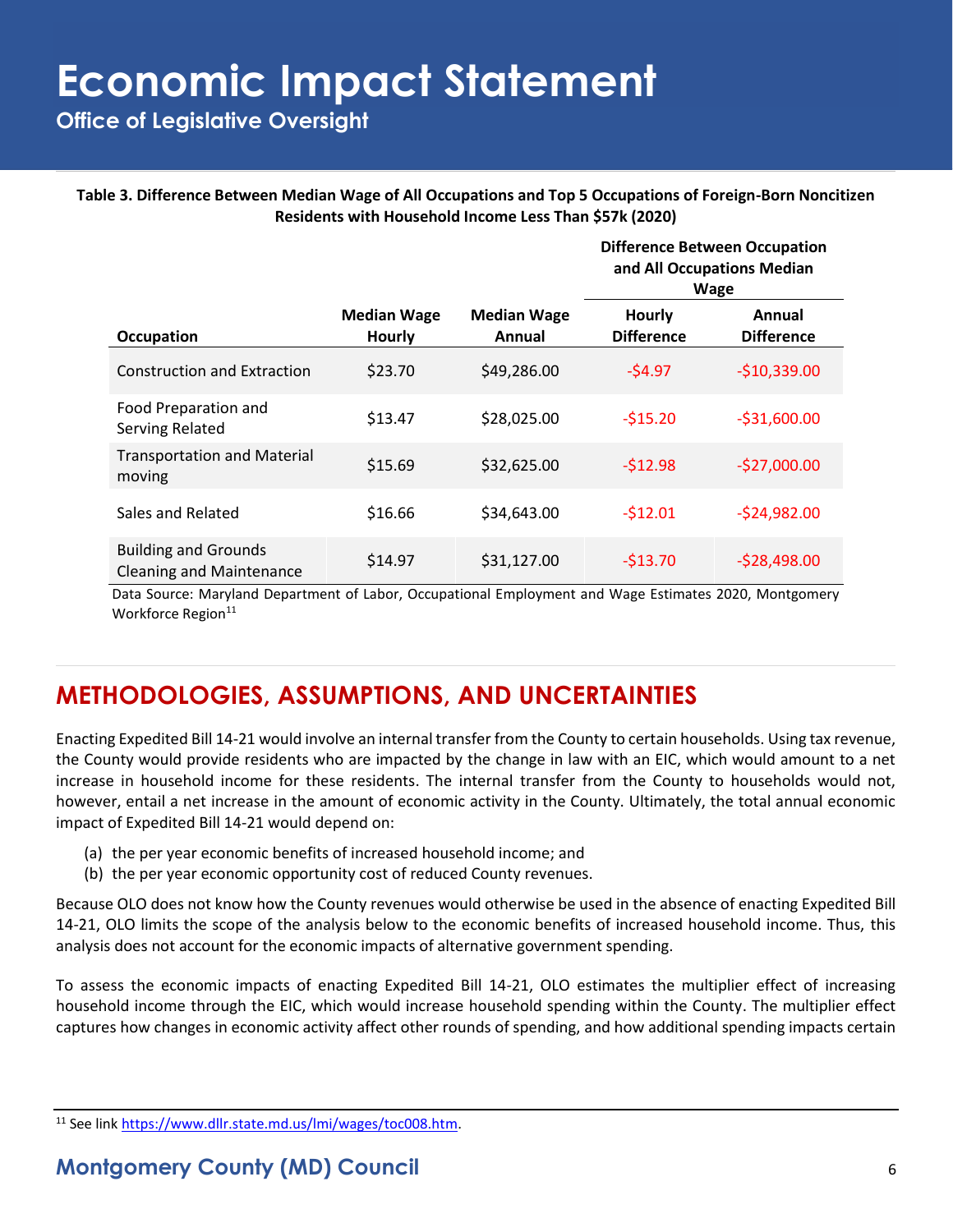**Office of Legislative Oversight**

economic indicators. To illustrate, an increase in household income may in turn increase demand for local restaurants, resulting in restaurant owners hiring more workers.

This analysis uses the Regional Input-Output Modeling System (RIMS II) "final-demand multipliers" for Montgomery County developed by the U.S. Bureau of Economic Analysis.<sup>12</sup> The multiplier effect of increased household income is estimated in terms of four economic measures:

- Output (sales): total market value of industry output,
- Value-Added: total value of income generated from production (equivalent to gross domestic product),
- Earnings: employee compensation plus net earnings of sole proprietors and partnerships, and
- **Employment:** number of full- and part-time employees.<sup>13</sup>

**Table 4** presents the RIMS II household multipliers for Montgomery County. OLO uses these multipliers to estimate the household multiplier effects for each economic measure.

| Table 4. RIMS II Household Multipliers for Montgomery County |  |
|--------------------------------------------------------------|--|
|--------------------------------------------------------------|--|

| Output | <b>Earnings</b> | <b>Employment</b> | Value-Added |
|--------|-----------------|-------------------|-------------|
| 0.7951 | 0.1587          | 3.8028            | 0.4936      |

Data Source: U.S. Bureau of Economic Analysis

As previously stated, OMB projects that Expedited Bill 14-21 would result in a total annual increase in household income of \$15,079,782. Over the course of the three-year timeframe of the bill, there would be a \$45,239,346 increase in household income. **Table 5** presents the multiplier effects for these estimated increases in household income.

#### **Table 5. Multiplier Effects of an Increase in Total Household Income**

| <b>Timeframe</b> | Output       | <b>Earnings</b> | Employment | Value-Added  |
|------------------|--------------|-----------------|------------|--------------|
| 1-Year Estimate  | \$11,989,935 | \$2,393,161     | 57         | \$7,443.380  |
| 3-Year Estimate  | \$35,969,804 | \$7,179,484     | 172        | \$22,330,141 |

Expedited Bill 14-21 also could potentially attract new residents. It is possible that the opportunity to receive the local EIC may lead some households to prefer the County over surrounding jurisdictions. However, OLO cannot estimate the number of new households (if any) that would relocate to the County. Despite this uncertainty, OLO uses the RIMS II multipliers to estimate the economic impact of attracting a new household with an annual earned income of \$57,000. **Table 6** presents the multiplier effects for attracting one new household at this income level.

<sup>12</sup> U.S. Bureau of Economic Analysis, *RIMS II: An Essential Tool for Regional Developers and Planners*, December 2013, [https://apps.bea.gov/regional/rims/rimsii/rimsii\\_user\\_guide.pdf.](https://apps.bea.gov/regional/rims/rimsii/rimsii_user_guide.pdf)

 $13$  Ibid,  $3 - 3$  and  $3 - 4$ .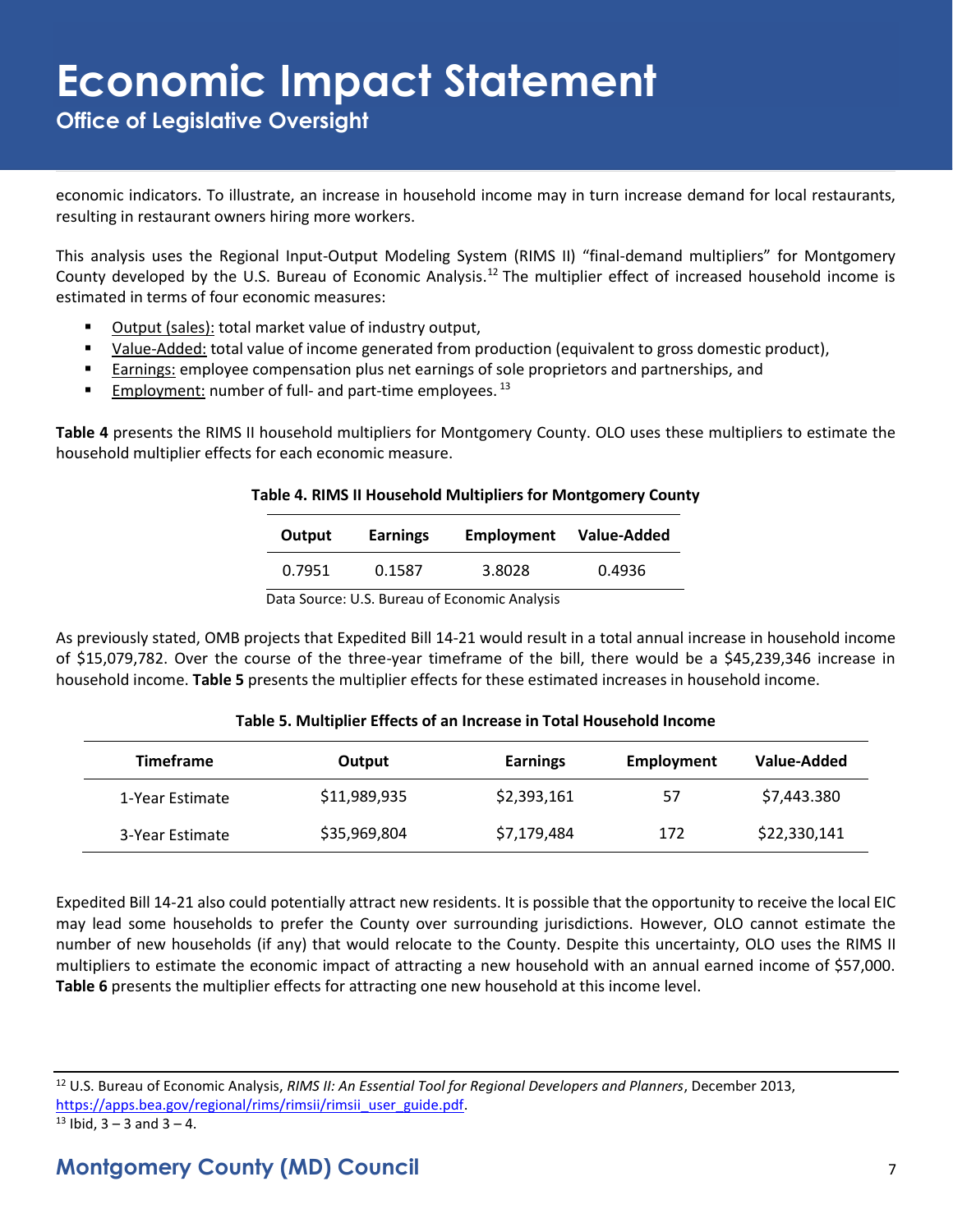**Office of Legislative Oversight**

| <b>Timeframe</b> | Output    | <b>Earnings</b> | <b>Employment</b> | Value-Added |
|------------------|-----------|-----------------|-------------------|-------------|
| 1-Year Estimate  | \$45,321  | \$9,046         | 0.22              | \$28,135    |
| 3-Year Estimate  | \$135,962 | \$27,138        | 0.65              | \$84,406    |

#### **Table 6. Multiplier Effects of One New Household with Annual Earned Income of \$57k**

### **VARIABLES**

The primary variables that would affect the economic impacts of Expedited Bill 14-21 are:

- total number of additional residents eligible to receive the WFIS,
- total amount of the County EIC that newly eligible residents receive,
- total number of households that relocate to the County to receive the WFIS, and
- percentage of additional household income spent within the County.

### **IMPACTS**

**WORKFORCE** ▪ **TAXATION POLICY** ▪ **PROPERTY VALUES** ▪ **INCOMES** ▪ **OPERATING COSTS** ▪ **PRIVATE SECTOR CAPITAL INVESTMENT** ▪ **ECONOMIC DEVELOPMENT** ▪ **COMPETITIVENESS**

#### **Businesses, Non-Profits, Other Private Organization**

Expedited Bill 14-21 would have positive economic impacts for private organizations in the County. Using the RIMS II multipliers, OLO estimates that by increasing total household by \$45,239,346 during its three-year timeframe, Expedited Bill 14-21 would generate:

- \$35,969,804 in output (i.e., total market value of industry output),
- \$22,330,141 in value-added (i.e., total value of income generated from production),
- \$7,179,484 in earnings (i.e., employee compensation plus net earnings of sole proprietors and partnerships), and
- 172 new jobs (i.e., full- and part-time employees).

The substantial gains in output and value-added reflect the increase in household spending for goods and services provided by businesses operating in the County. Thus, these gains would entail net increases in income for businesses that benefit from the increase in household spending induced by Expedited Bill 14-21. In addition to business income, the bill would also affect business workforces by increasing employee earnings and creating new jobs.

Moreover, if the new EIC requirements influence relocation decisions among householders, Expedited Bill 14-21 would improve the County's competitiveness in attracting new households relative to peer jurisdictions. Improvement in competitiveness in attracting residences would increase total household income, which in turn would increase incomes for certain businesses, employee earnings and potentially create new jobs, as shown in **Table 6**. The magnitude of these impacts would depend on the number of new households that would relocate to the County to receive the EIS.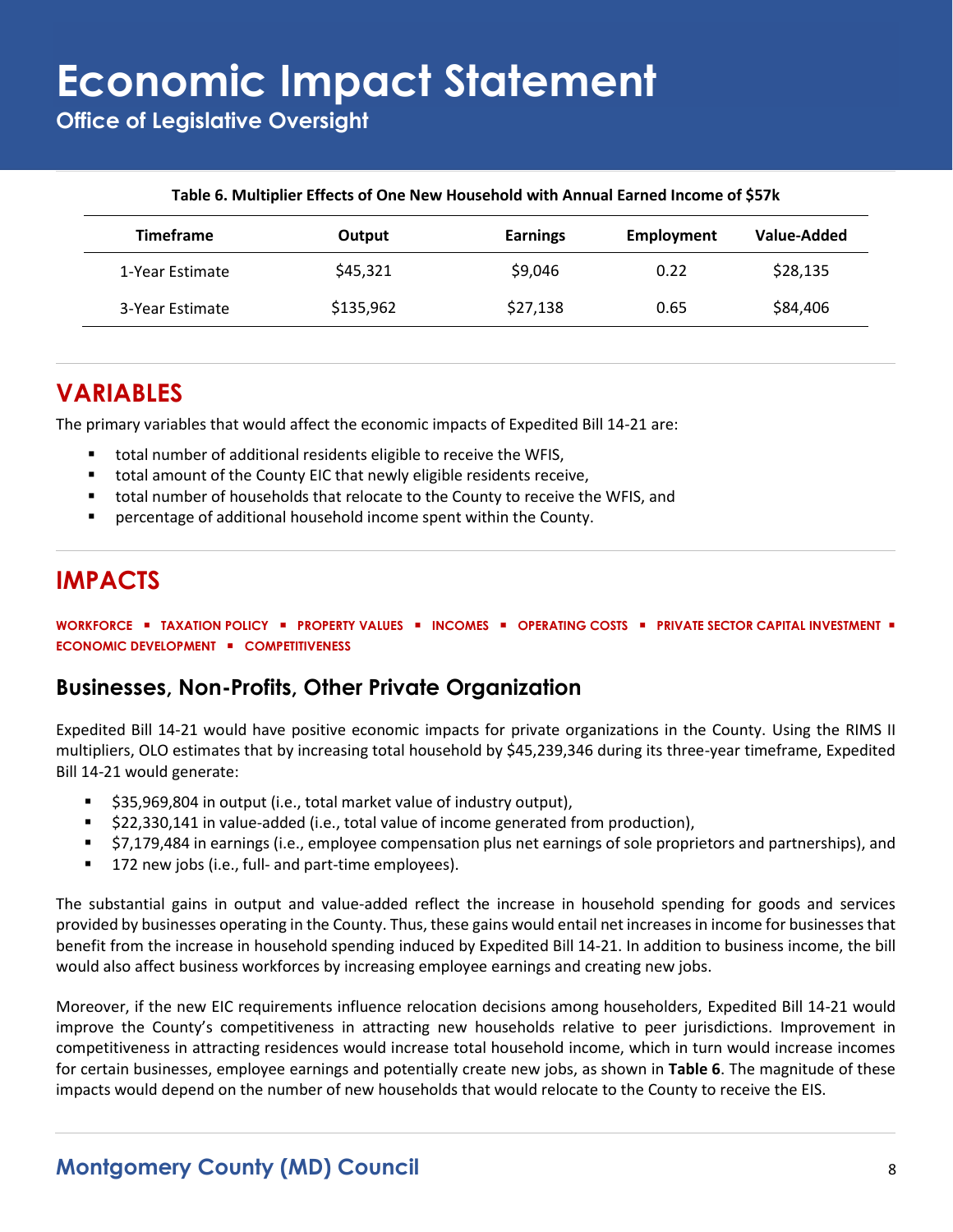**Office of Legislative Oversight**

Other than these indicators, OLO does not anticipate that Expedited Bill 14-21 would impact private organizations in terms of the Council's other priority indicators.<sup>14</sup>

#### **Residents**

By altering County taxation policy, Expedited Bill 14-21 would have targeted, positive impacts for residents who would receive the EIC under the new requirements for the WFIS. These residents primarily would be foreign-born noncitizens who possess ITINs and whose household income is less than \$57,000. Residents who fall into this category are disproportionately concentrated in the construction and extraction, food preparation and serving related, transportation and material moving, sales and related, and building and grounds cleaning and maintenance occupations (see **Figure 1** and **Figure 2**). The median wage for workers in these occupations is significantly lower than the median wage for all occupations in the County workforce region (see **Table 3**). Residents who would receive the EIC under the requirements specified in Expedited Bill 14-21 would experience a net increase in household income.

Expedited Bill 14-21 would also have more diffuse, positive impacts for residents. Specifically, residents who experience increases in employee earnings and new jobs as result of the household multiplier effect would also benefit from the bill.

### **DISCUSSION ITEMS**

Not applicable

### **WORKS CITED**

U.S. Census Bureau. American Community Survey. 2019.

Maryland Department of Labor. Occupational Employment and Wage Estimates 2020. Montgomery Workforce Region.

Montgomery County Code. Sec. 2-81B. Economic Impact Statements.

Montgomery County Council. Expedited Bill 14-21, Finance – Working Families Income Supplement – Amendments. Introduced on April 20, 2021.

U.S. Bureau of Economic Analysis. *RIMS II: An Essential Tool for Regional Developers and Planner.*, December 2013.

Fiscal and Policy Note. Senate Bill 218. Income Tax – Child Tax Credit and Expansion of the Earned Income Tax.

Montgomery County Code. Sec. 20-78. Eligibility.

Internal Revenue Service. Publication 596. Earned Income Tax Credit. 2020 Returns.

<sup>&</sup>lt;sup>14</sup> For the Council's priority indicators, see Montgomery County Code, Sec. 2-81B. Economic Impact Statements, [https://codelibrary.](https://codelibrary.amlegal.com/codes/montgomerycounty/latest/montgomeryco_md/0-0-0-80894) [amlegal.com/codes/montgomerycounty/latest/montgomeryco\\_md/0-0-0-80894.](https://codelibrary.amlegal.com/codes/montgomerycounty/latest/montgomeryco_md/0-0-0-80894)